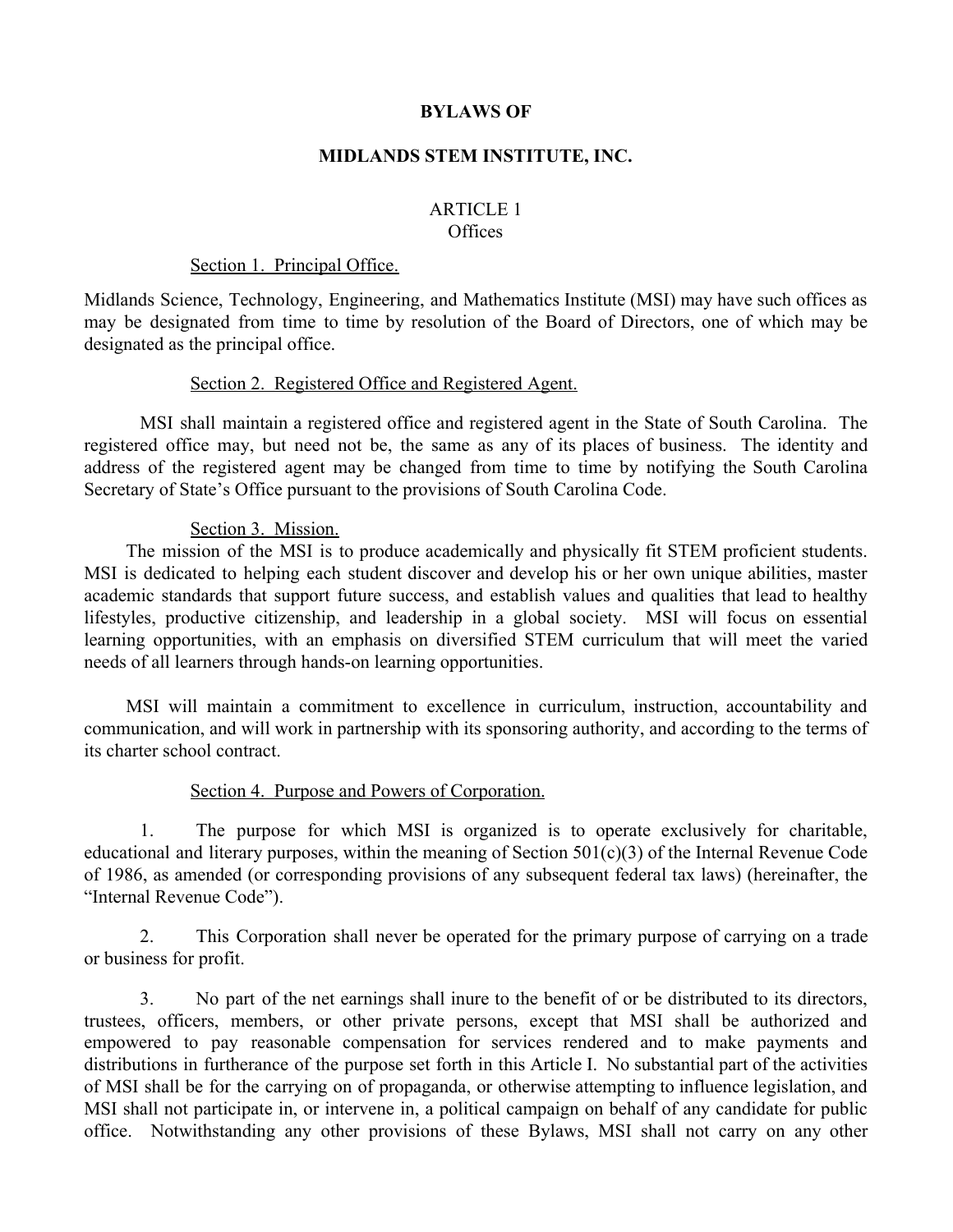activities not permitted to be carried on by a Corporation exempt from federal income tax under Section 501(c)(3) of the Internal Revenue Code.

4. The powers and purposes of this Corporation shall, at all times, be so construed and limited as to enable this Corporation to qualify as a not-for-profit organization and a corporation described in Section 501(c)(3) of the Internal Revenue Code, and it shall have all power and authority as set forth in applicable sections of the South Carolina Code.

5. Pursuant to the SCCS Act and federal law, upon dissolution of MSI, the Board of Directors shall, after paying or making provision for the payment of all liabilities of MSI, return to the Department any funds received from the South Carolina Department of Education and required to be returned not more than thirty (30) days after dissolution. All remaining assets of MSI shall be distributed consistent with the purposes of MSI to such organization or organizations as shall at the time qualify as exempt organizations under Section 501(c)(3) of the Internal Revenue Code, in such manner as the Board of Directors shall determine.. Any assets attained through restricted agreements with a donor through awards, grants or gifts must be returned to the entity, if such entity is a legal non-profit entity. If multiple donors are involved or limited assets available, assets shall be prorated as necessary. All other assets of the Corporation shall become the property of the school district which is the Sponsor of the charter school. .

# ARTICLE II

## Board of Directors

## Section 1. General Powers.

The affairs of MSI shall be managed by its Board of Directors.

## Section 2. Number and Qualifications of Directors.

(a) Number. The number of directors shall be seven (7) and comply with Section 59-40-50 of the South Carolina Charter Schools Act of 1996 and shall serve for the term provided in Section 3 of this Article. No amendment of this section shall reduce the number of directors to less than the number required by the South Carolina Nonprofit Corporation Act of 1994 (or corresponding provisions of any successor statute) (hereinafter, the "Nonprofit Corporation Act"), and the South Carolina Charter School Act, which at the time of adoption of these bylaws is seven (7).

(b) Qualifications. All members of the board must be residents of the State of South Carolina. A person who has been convicted of a felony must not be elected to a board of directors. Three members of the board will be recommended by the Board Development Committee and voted on by the entire board of directors. Four members of the board will be voted on by the stakeholders of the school

(i) At least one (1) director shall be the parent of at least one student who is enrolled in MSI's educational program

(ii) At least two (2) directors shall be generally recognized community leaders in the geographic area served by MSI, as determined at the discretion of the Board Development Committee.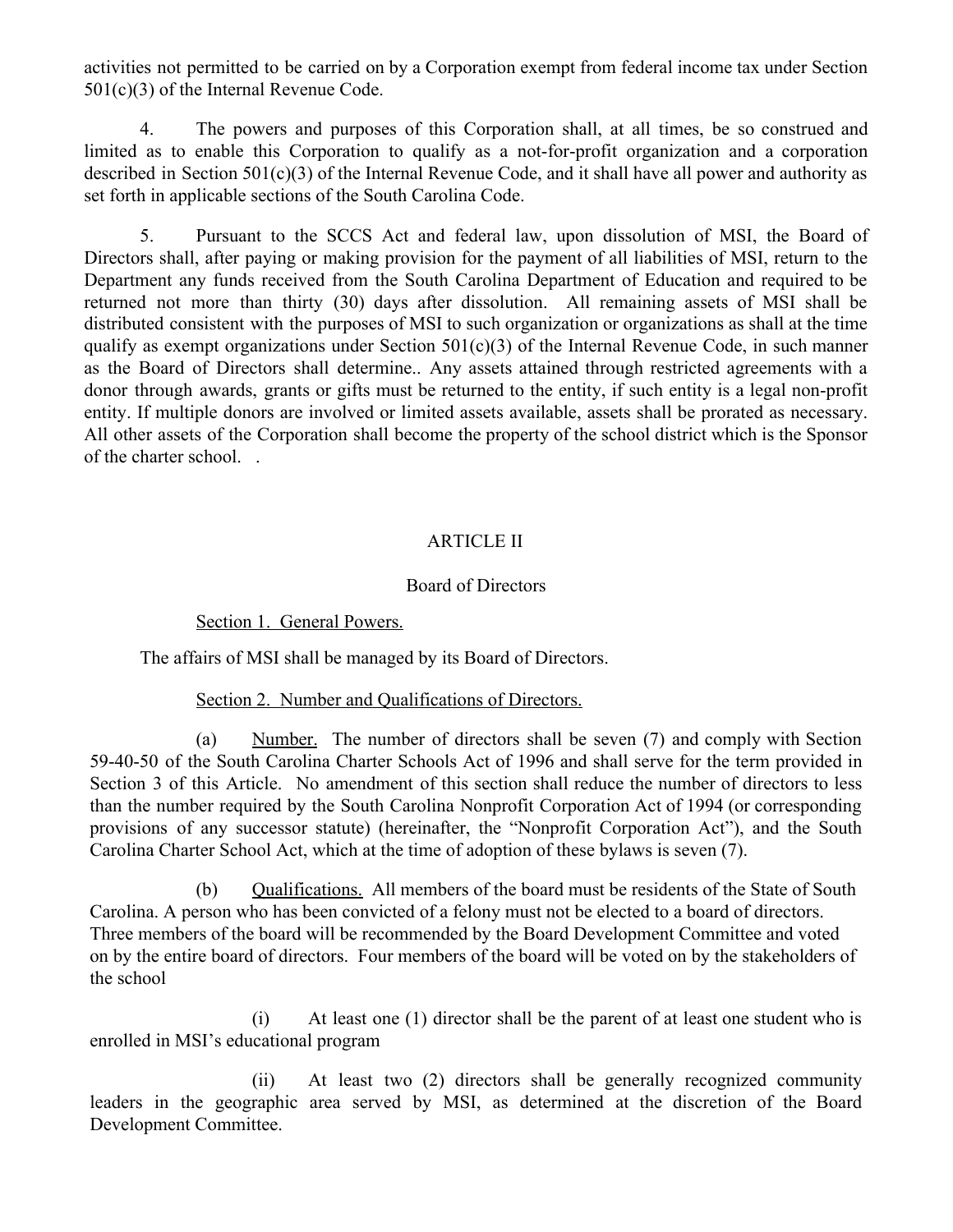(iii) At least one (1) director shall be currently employed as a teacher who is not employed by MSI, college instructor in the area of education, or an individual who has served in those capacities, or who otherwise has significant expertise in education, as determined in the discretion of the Board of Directors.

## Section 3. Election and Term.

(a) Method of Election. Directors shall be elected by the stakeholders (employees and parents) of MSI in an open election that shall be publicly announced via their website by October 1<sup>st</sup> of each year. In the election of directors, the parents of each enrolled student shall have one vote per student enrolled in MSI; parents and guardians within each family shall determine who will cast that vote. Each employee of the MSI shall have one vote. The elected Members of the Board shall be elected by a plurality of the votes cast. Eligible voters will vote on a slate presented by the Board Development Committee and approved by the board. Elections will be held on the first Tuesday in November each year. Starting in 2016 two (2) directors will run for elections and 1 director will be appointed by the board of directors and in 2017 two (2) directors will run for elections and two (2) directors will be appointed by the board. Ballots and an envelope will be sent home with the students one week before Election Day and be accepted up to 6PM on Election Day. Ballots will be received in the school and placed in a locked box until 6PM on the Election Day. Ballots will be opened at 6PM on election night in a public meeting and counted by the board attorney.

# (b) Term of Office.

The term of office of each director shall be two (2) years.

# Section 4. Resignation.

A director may resign at any time by filing a written resignation with the Chairperson or the Secretary of MSI. Such resignation shall be effective upon receipt of the written notice of resignation.

# Section 5. Removal.

Any member of the Board may be removed at any time with cause at any meeting of the Board by a majority vote of the Board of Directors called for that purpose. Cause will be considered failure to organize or neglect of duty, abandoning his or her duties and responsibilities, conduct prejudicial to the interests of the school, or failure to act in the best interest of schools students and faculty, according to the SCCS Act. Members of the Board are expected to attend at least seventy-five percent (75%) of all Board meetings and seventy-five percent (75%) of meetings of the committee or committees on which he or she has agreed to serve. Failure to attend meetings as outlined herein may be cause for removal of a member of the Board. A member of the Board shall be removed for conviction of a felony crime or a crime of moral turpitude. A member of the board who has been removed shall be prohibited from running for future Board positions.

# Section 6. Vacancies.

In the event a vacancy occurs in the Board of Directors from any cause, including a decrease in the number of directors, a replacement director may be elected by the Board of Directors of MSI to serve until the next annual election of directors.

# Section 7. Annual Meeting.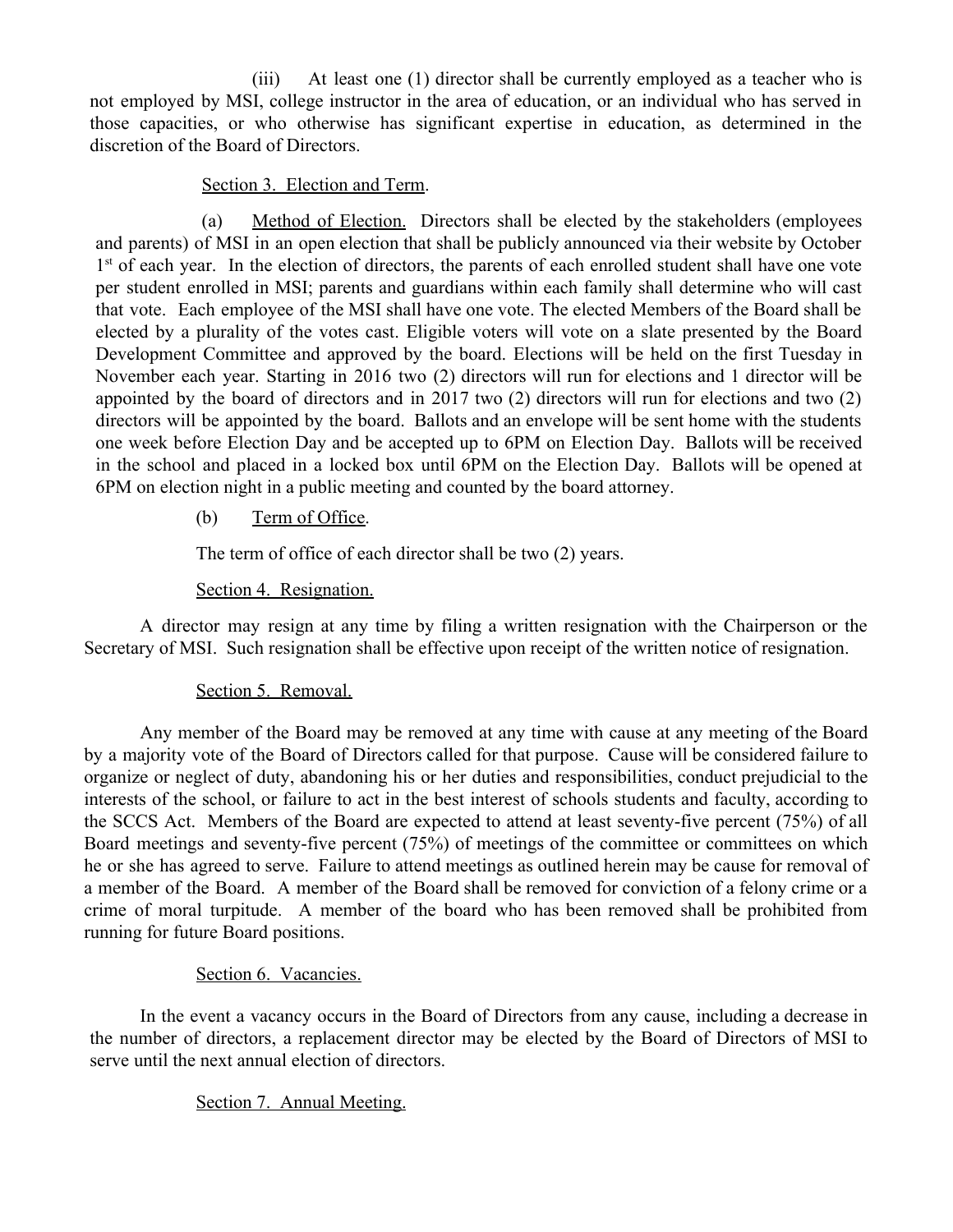The annual meeting of the Board of Directors shall be held in the month of November at such time and place as the Board of Directors may determine, for the purpose of electing directors and transacting such other business as may come before the meeting.

# Section 8. Regular Meetings.

In compliance with the South Carolina Freedom of Information Act (the "Freedom of Information Act") and the South Carolina Schools Act, the Board of Directors may provide by resolution for regular or stated meetings of the Board, to be held at a fixed time and place, and upon the passage of any such resolution such meetings shall be held at the stated time and place without other notice than such resolution. Notice of the scheduled meetings will be provided to the public as required by the Freedom of Information Act. The Board of Directors reserves the right to hold a duly convened meeting at an alternate location should the stated time and place for regular meetings be unavailable for reasons beyond the control of the Board. Notice will be given 24 hours in advance in the event of a change in venue.

# Section 9. Special Meetings.

Special meetings of the Board of Directors may be held at any time and place for any purpose or purposes, unless otherwise prescribed by the Freedom of Information Act, on the call of the Chairperson or Secretary, and shall be called by the Secretary on the written request of any two (2) of the directors. Notice to the public will be given 24 hours in advance of such meeting.

# Section 10. Meetings By Telephone or Other Communication Technology.

(a) Except as otherwise may be provided in the Freedom of Information Act or other relevant South Carolina laws, directors may participate in a regular or special meeting or in a committee meeting of the Board of Directors by, telephone or any other means of communication by which all participating directors and all members of the public physically present at the place where the meeting is conducted may simultaneously hear each other during the meeting.

(b) If a meeting will be conducted through the use of any means described in Subsection (a), all participating directors shall be informed that a meeting is taking place at which official business may be transacted. A director participating in a meeting by any means described in Subsection (a) is deemed to be present in person at the meeting. The minutes of the meeting shall state the name of each member who was physically present, who participated by communication described in Subsection (a), and who was absent.

# Section 11. Notice and Waiver of Notice.

(a) Notice.

Notice of the date, time and place of any annual or special meeting shall be given by oral or written notice delivered personally or by written notice given by other than personal delivery at least two (2) days prior thereto. Notice shall be given in one of the methods described in Article III hereof. The purpose of and the business to be transacted at any special meeting of the Board of Directors need not be specified in the notice or waiver of notice of such meeting.

(b) Waiver of Notice.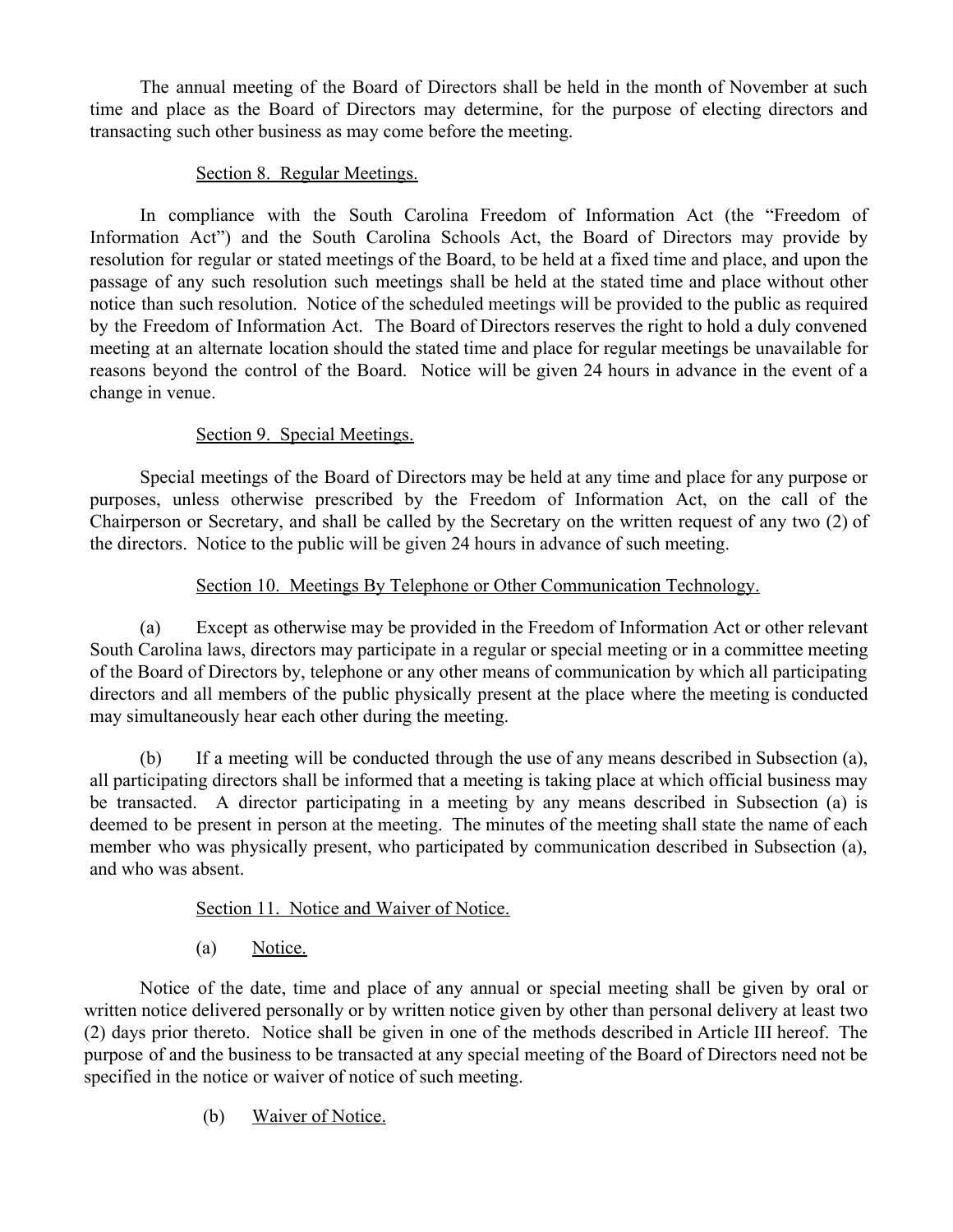Whenever any notice whatsoever is required to be given under the provisions of the Nonprofit Corporation Act or under the provisions of the Articles of Incorporation or Bylaws of MSI, a waiver thereof in writing, signed at any time by the person or persons entitled to such notice, shall be deemed equivalent to the giving of such notice. The attendance of a director at a meeting shall constitute a waiver of notice of such meeting, except where a director attends the meeting for the express purpose of objecting to the transaction of any business because the meeting is not lawfully called or convened.

## Section 12. Quorum.

A majority of the number of directors then in office shall constitute a quorum for the transaction of business at any meeting of the Board of Directors, but if less than such majority is present at a meeting, a majority of the directors present may adjourn the meeting without further notice.

## Section 13. Manner of Action.

The act of a majority of the directors present at a meeting at which a quorum is present shall be the act of the Board of Directors, unless the act of a greater number is required by the Nonprofit Corporation Act, the Articles of Incorporation, or the Bylaws.

## Section 14. Action by Written Consent of Directors.

Except as otherwise may be provided in the Nonprofit Corporation Act or any other relevant law, any action required by the Articles of Incorporation or Bylaws of MSI, or any provision of the Nonprofit Corporation Act, to be taken at a meeting, or any other action which may be taken at a meeting, may be taken without a meeting if a consent in writing setting forth the action so taken shall be signed by all of the directors entitled to vote with respect to the subject matter thereof. Such consent shall have the same force and effect as a unanimous vote of the Board of Directors taken at a meeting.

# Section 15. Presumption of Assent.

A director of MSI who is present at a meeting of the Board of Directors, or a committee thereof, at which action on any corporate matter is taken shall be presumed to have assented to the action taken unless such director's dissent shall be entered in the minutes of the meeting or unless such director shall file a written dissent to such action with the person acting as the Secretary of the meeting before the adjournment thereof or shall forward such dissent by email to the Secretary of MSI immediately after the adjournment of the meeting. Such right to dissent shall not apply to a director who voted in favor of such action.

# Section 16. Compensation.

Directors of MSI shall not receive compensation for serving as directors, but may receive reasonable compensation for other personal services rendered which are necessary to carrying out the exempt purposes of MSI. In addition, directors may receive reimbursement for reasonable expenses incurred in connection with corporate matters, provided that such reimbursement is authorized by the Board of Directors.

# Section 17. Committees.

The Board of Directors, by resolution, may create committees having such powers as are then permitted by the Nonprofit Corporation Act and as are specified in the resolution. Committees are created for the sole purpose of supporting the mission of Midlands STEM Institute, and are not designed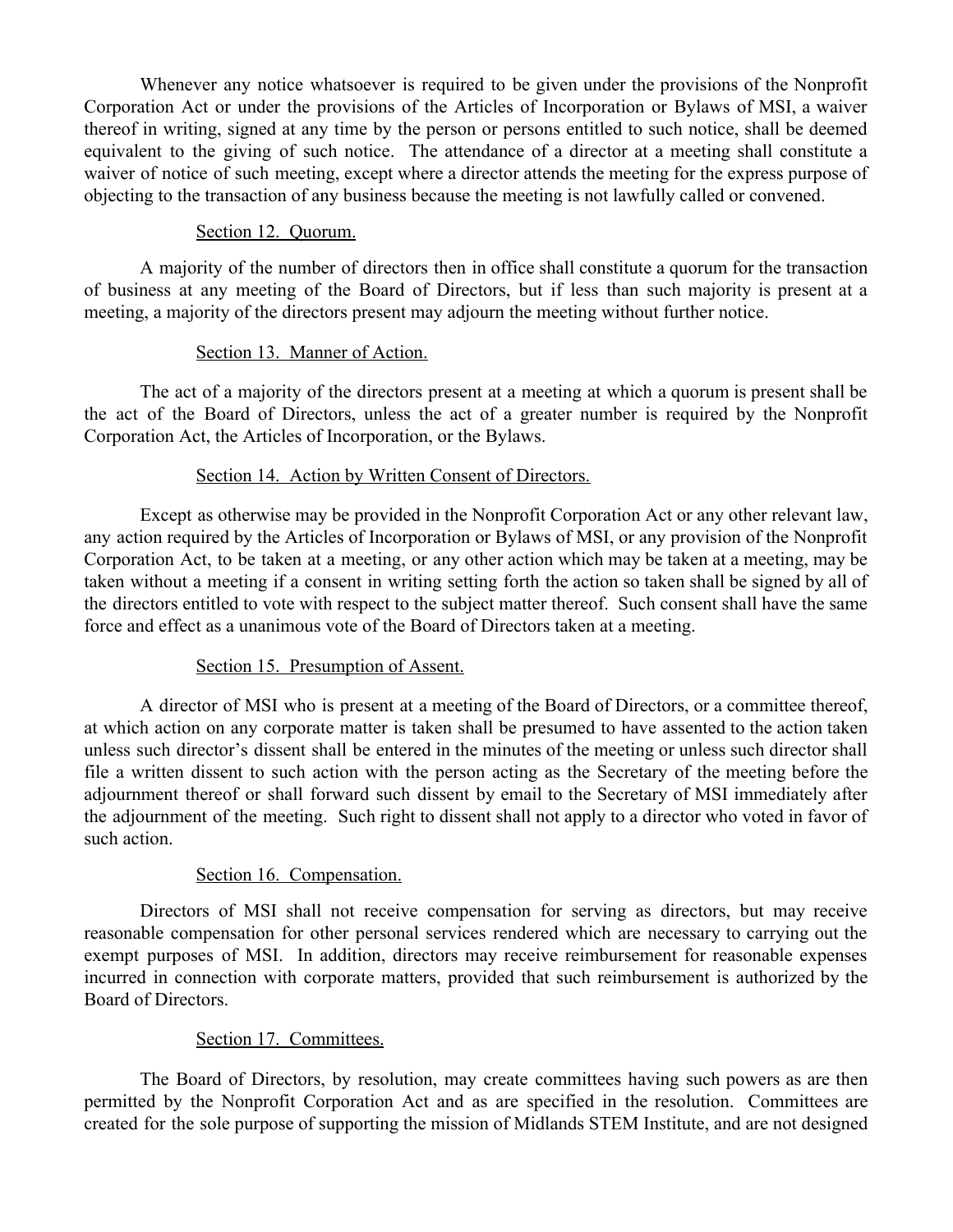to regulate the day-to-day operations of the school functions. When the purpose of the committee has been achieved, the committee must be, thereby, dissolved.

#### Section 18. Open Meetings.

The Board of Directors shall comply with the Freedom of Information Act. The Board of Directors may hold an executive session in accordance with the Act upon majority vote authorizing such action.

### Section 19. Conflict of Interest.

All officers, directors and employees of MSI shall comply with MSI's Conflict of Interest Policy as adopted by resolution of the Board of Directors.

## ARTICLE III

## Methods of Giving Notice

Notice of any annual or special meeting of directors, and any other notice required to be given under these Bylaws or the Midlands STEM Institute will be communicated to the public in compliance with the Freedom of Information Act and may be communicated to the Directors in person, by telephone, telegraph, teletype, facsimile, email or other form of wire or wireless communication, or by mail or private carrier. Oral notice is effective when communicated. Written notice is effective at the earliest of the following:

- (a) When received,
- (b) Five days after its deposit in the U.S. mail, if mailed postpaid and correctly addressed.
- (c) On the date shown on the return receipt, if sent by registered, email or certified mail, return receipt requested, and the receipt is signed by or on behalf of the addressee.

#### ARTICLE IV

## **Officers**

#### Section 1. Number.

The principal officers of MSI shall be a Chairperson, Vice Chairperson, Secretary, and Treasurer, each of whom shall be elected by the Board of Directors. Officers shall be members of the Board of Directors.

#### Section 2. Election and Term of Office.

The officers of MSI shall be elected annually by the Board of Directors at its annual November meeting. If the election of officers is not held at such meeting, such election shall be held as soon thereafter as may be convenient. Each officer shall hold office from the close of the annual meeting, or the regular or special meeting at which officers were elected if elections were not held at the annual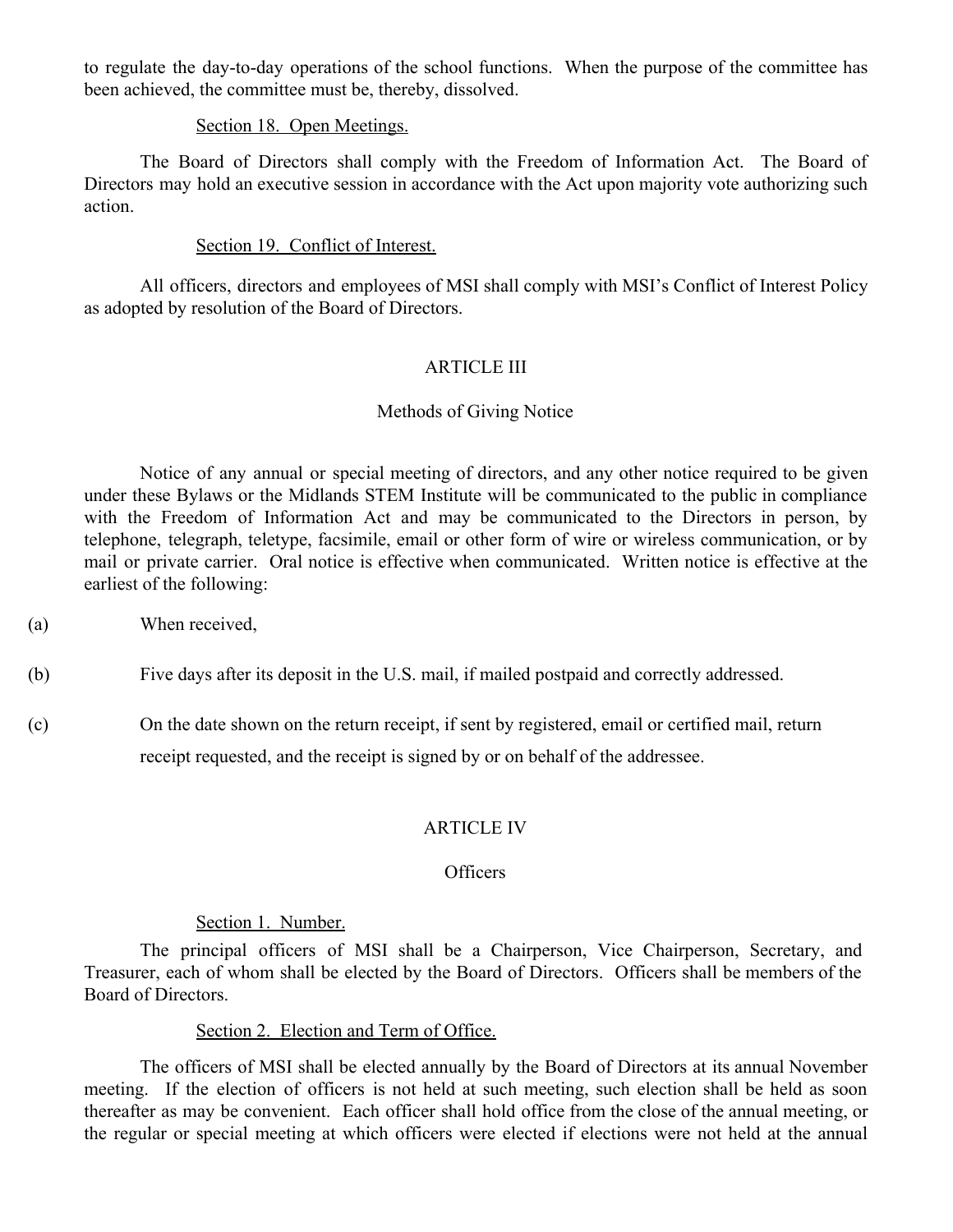meeting, until the next annual meeting or until a qualified successor is elected upon expiration of the term of that officer, or until that officer's death, resignation, or removal.

## 3. Removal.

Any officer or agent elected or appointed by the Board of Directors may be removed by the Board of Directors, whenever in its judgment the best interests of MSI will be served thereby, but such removal shall be without prejudice to the contract rights, if any, of the person so removed. Election or appointment shall not of itself create contract rights.

## Section 4. Vacancies.

A vacancy in any office because of death, resignation, removal, disqualification or otherwise, may be filled by appointment of the Board of Directors for the unexpired portion of the term.

### Section 5. Number of Officers.

The officers of the Corporation shall be a President, Vice President, a Secretary, and a Treasurer. The aforementioned officers must be members of the Board. The officers shall perform such duties as usually pertain to the offices which they hold or as may be assigned to them by the Board of Directors.

### Section 6. Election of Officers.

The President, Vice President, Secretary, and Treasurer of the Board shall be elected annually by the Board of Directors at the designated Annual Meeting of the Board. Officers shall be elected by a plurality of the votes cast by the Members of the Board and may succeed themselves. Each person elected as an officer shall continue in office until the next annual meeting after his/her election or until his/her successor shall have been duly elected and qualified, or until his/her earlier death or resignation, in accordance with the Bylaws. Vacancies of officers caused by death, resignation, or decrease in the number of officers may be filled by a majority vote of the Board at a special meeting called for that purpose or at any regular meeting.

#### Section 7. Additional Officers and Agents.

The Board, at any meeting, may, by resolution, appoint such additional officers and such agents and determine their term of office and compensation, if any, as it may deem advisable. The Board may delegate to any officer or committee the power to appoint such subordinate officers, agents, or employees and to determine their terms of office and compensation, if any.

(a) have the oversight responsibility for all funds and securities of MSI, and for moneys due and payable to MSI from any source whatsoever, including the deposit of such moneys in the name of MSI in such banks, trust companies or other depositories as shall be selected in accordance with the provisions of these Bylaws; and

(b) in general perform all of the duties incident to the office of Treasurer and such other duties as from time to time may be assigned by the Chairperson or by the Board of Directors.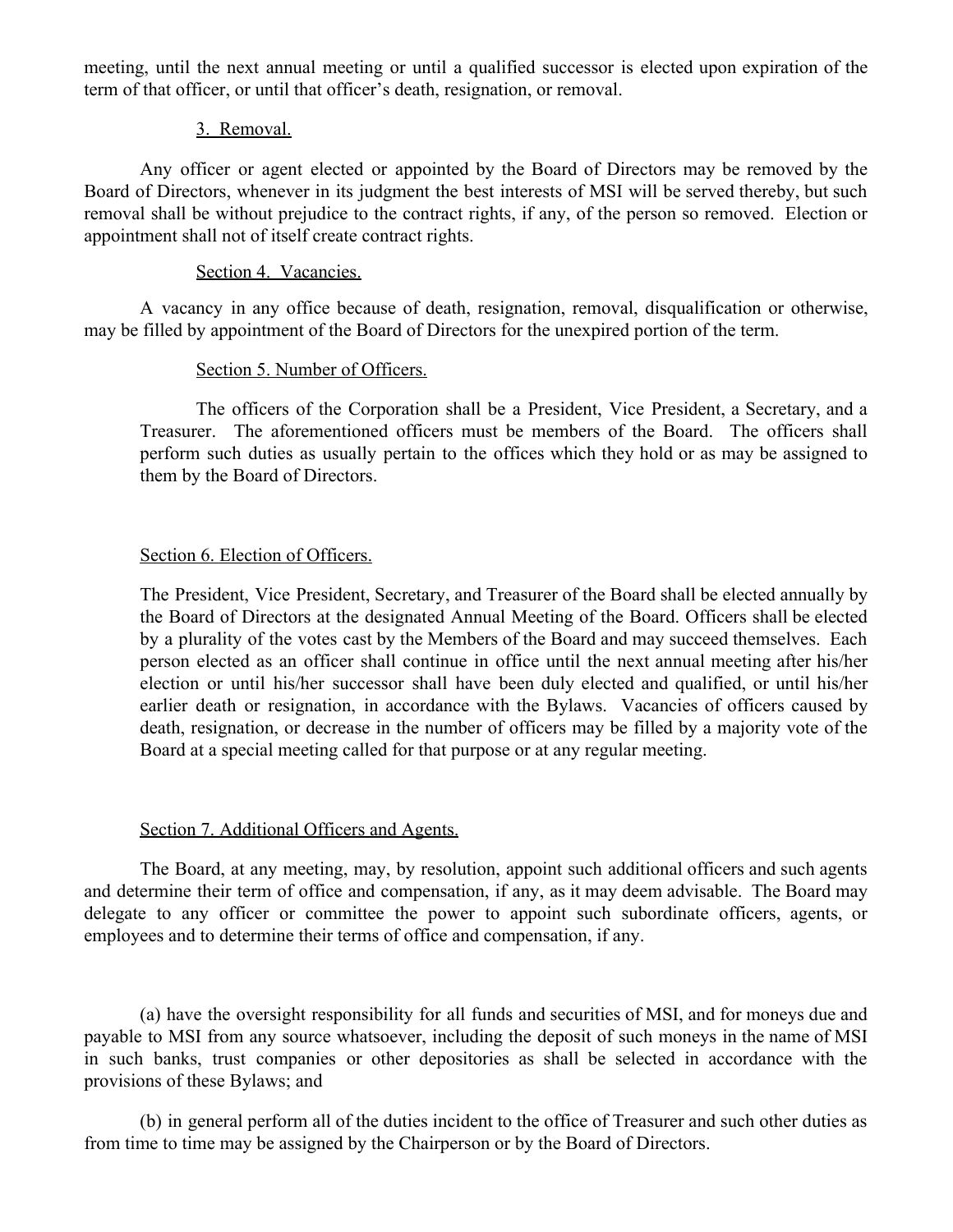#### Section 8. Additional Officers.

Any additional officer not specified above shall have only such authority, duties and responsibilities as shall be specifically authorized and designated by the Board of Directors.

## Section 9. Compensation.

Officers of MSI shall not receive compensation for serving as officers, but may receive reasonable compensation for other personal services rendered which are necessary to carrying out the exempt purposes of MSI. In addition, officers may receive reimbursement for reasonable expenses incurred in connection with corporate matters, provided that such reimbursement is authorized by the Board of Directors.

## ARTICLE V

### Indemnification

### Section 1. Mandatory Indemnification.

MSI shall, to the fullest extent permitted or required by the Nonprofit Corporation Act , including any amendments thereto (but in the case of any such amendment, only to the extent such amendment permits or requires MSI to provide broader indemnification rights than prior to such amendment), indemnify its Directors and Officers against any and all liabilities, and advance any and all reasonable expenses incurred thereby in any Proceeding to which any Director, Officer or Charter Committee Member is a Party because such Director, Officer or Charter Committee Member is a Director, Officer or Charter Committee Member of MSI. MSI may indemnify its employees and authorized agents, acting within the scope of their duties as such, to the same extent as Directors, Officers, or Charter Committee Members hereunder or to such further extent as shall be permitted under applicable law. The rights to indemnification granted hereunder shall not be deemed exclusive of any other rights to indemnification against liabilities or the advancement of expenses which such Director, Officer or Charter Committee Member may be entitled under any written agreement, Board resolution, the Nonprofit Corporation Act, the Articles of Incorporation or otherwise.

## Section 2. Permissive Supplementary Benefits.

MSI may, but shall not be required to, supplement the foregoing right to indemnification against liabilities and advancement of expenses under Section 1 of this Article by (a) the purchase of insurance on behalf of any one or more of such Directors, Officers, employees or agents, whether or not MSI would be obligated to indemnify or advance expenses to such Director, Officer, employee or agent under Section 1 of this Article, and (b) entering into individual or group indemnification agreements with any one or more of such Directors or Officers.

## ARTICLE VI

## Fiscal Year

The fiscal year for MSI shall run July 1 to June 30 annually.

## ARTICLE VII